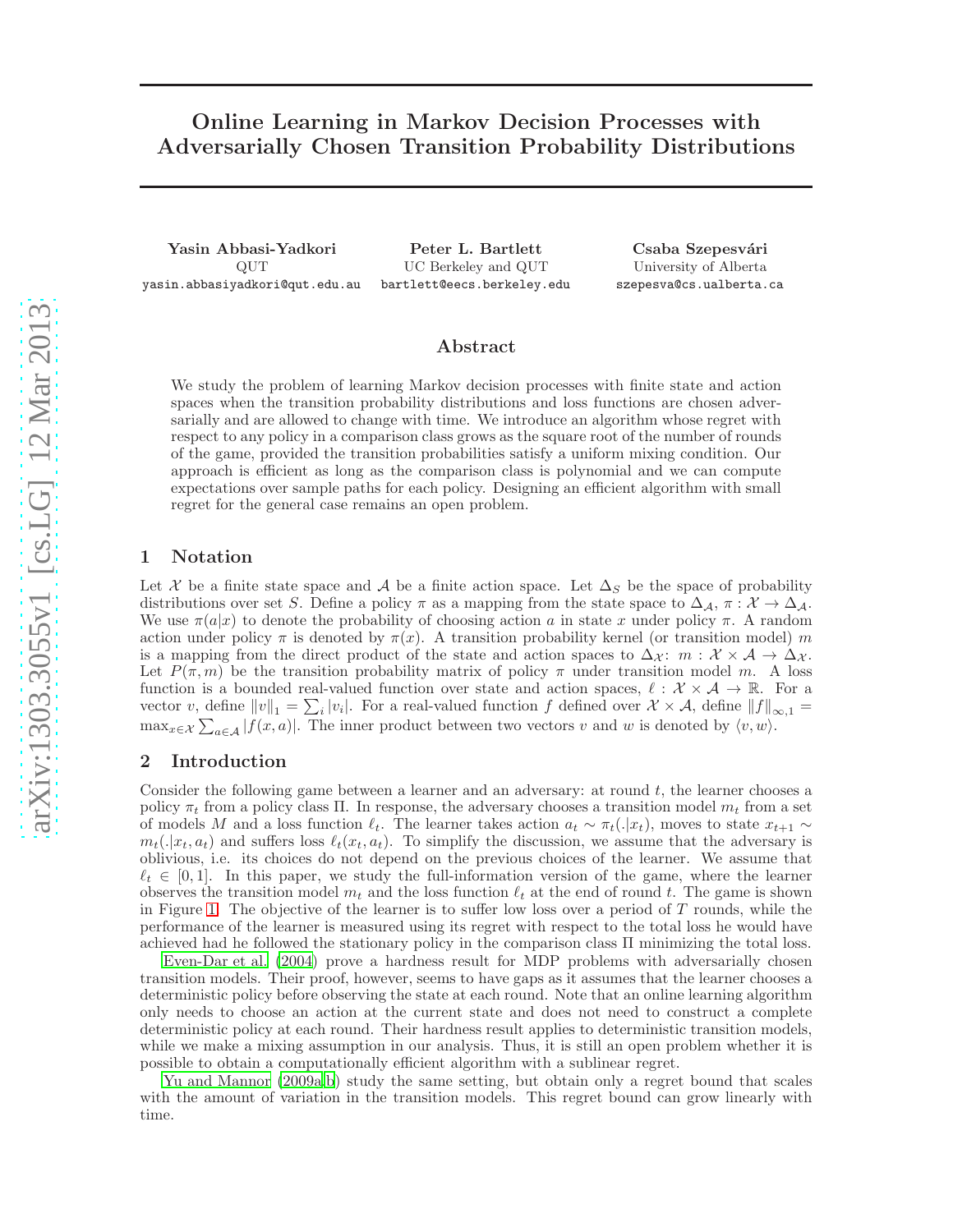Initial state:  $x_0$ for  $t := 1, 2, ...$  do Learner chooses policy  $\pi_t$ Adversary chooses model  $m_t$  and loss function  $\ell_t$ Learner takes action  $a_t \sim \pi_t(.|x_t)$ Learner suffers loss  $\ell_t(x_t, a_t)$ Update state  $x_{t+1} \sim m_t(.|x_t, a_t)$ Learner observes  $m_t$  and  $\ell_t$ end for

<span id="page-1-0"></span>Figure 1: Online Markov Decision Processes

[Even-Dar et al. \(2009\)](#page-6-3) prove regret bounds for MDP problems with a fixed and known transition model and adversarially chosen loss functions. In this paper, we prove regret bounds for MDP problems with adversarially chosen transition models and loss functions. We are not aware of any earlier regret bound for this setting. Our approach is efficient as long as the comparison class is polynomial and we can compute expectations over sample paths for each policy.

MDPs with changing transition kernels are good models for a wide range of problems, including dialogue systems, clinical trials, portfolio optimization, two player games such as poker, etc.

# 3 Online MDP Problems

Let A be an online learning algorithm that generates a policy  $\pi_t$  at round t. Let  $x_t^A$  be the state at round t if we have followed the policies generated by algorithm A. Similarly,  $x_t^{\pi}$  denotes the state if we have chosen the same policy  $\pi$  up to time t. Let  $\ell(x, \pi) = \ell(x, \pi(x))$ . The regret of algorithm A up to round T with respect to any policy  $\pi \in \Pi$  is defined by

$$
R_T(A,\pi) = \sum_{t=1}^T \ell_t(x_t^A, a_t) - \sum_{t=1}^T \ell_t(x_t^{\pi}, \pi),
$$

where  $a_t = \pi_t(x_t^A)$ . Note that the regret with respect to  $\pi$  is defined in terms of the sequence of states  $x_t^{\pi}$  that would have been visited under policy  $\pi$ . Our objective is to design an algorithm that achieves low regret with respect to any policy  $\pi$ .

In the absence of state variables, the problem reduces to a *full information online learning* problem [\(Cesa-Bianchi and Lugosi](#page-6-4), [2006\)](#page-6-4). The difficulty with MDP problems is that, unlike the full information online learning problems, the choice of policy at each round changes the future states and losses. The main idea behind the design and the analysis of our algorithm is the following regret decomposition:

<span id="page-1-2"></span>
$$
R_T(A,\pi) = \sum_{t=1}^T \ell_t(x_t^A, a_t) - \sum_{t=1}^T \ell_t(x_t^{\pi_t}, \pi_t) + \sum_{t=1}^T \ell_t(x_t^{\pi_t}, \pi_t) - \sum_{t=1}^T \ell_t(x_t^{\pi}, \pi).
$$
 (1)

Let

$$
B_T(A) = \sum_{t=1}^T \ell_t(x_t^A, a_t) - \sum_{t=1}^T \ell_t(x_t^{\pi_t}, \pi_t),
$$
  

$$
C_T(A, \pi) = \sum_{t=1}^T \ell_t(x_t^{\pi_t}, \pi_t) - \sum_{t=1}^T \ell_t(x_t^{\pi}, \pi).
$$

Notice that the choice of policies has no influence over future losses in  $C_T(A,\pi)$ . Thus,  $C_T(A,\pi)$ can be bounded by a specific reduction to full information online learning algorithms (to be specified later). Also, notice that the competitor policy  $\pi$  does not appear in  $B_T(A)$ . In fact,  $B_T(A)$  depends only on the algorithm  $A$ . We will show that if algorithm  $A$  and the class of models satisfy the following two "smoothness" assumptions, then  $B_T(A)$  can be bounded by a sublinear term.

<span id="page-1-1"></span>**Assumption A1 Rarely Changing Policies** Let  $\alpha_t$  be the probability that algorithm A changes its policy at round t. There exists a constant D such that for any  $1 \le t \le T$ , any sequence of models  $m_1, \ldots, m_t$  and loss functions  $\ell_1, \ldots, \ell_t, \alpha_t \leq D/\sqrt{t}$ .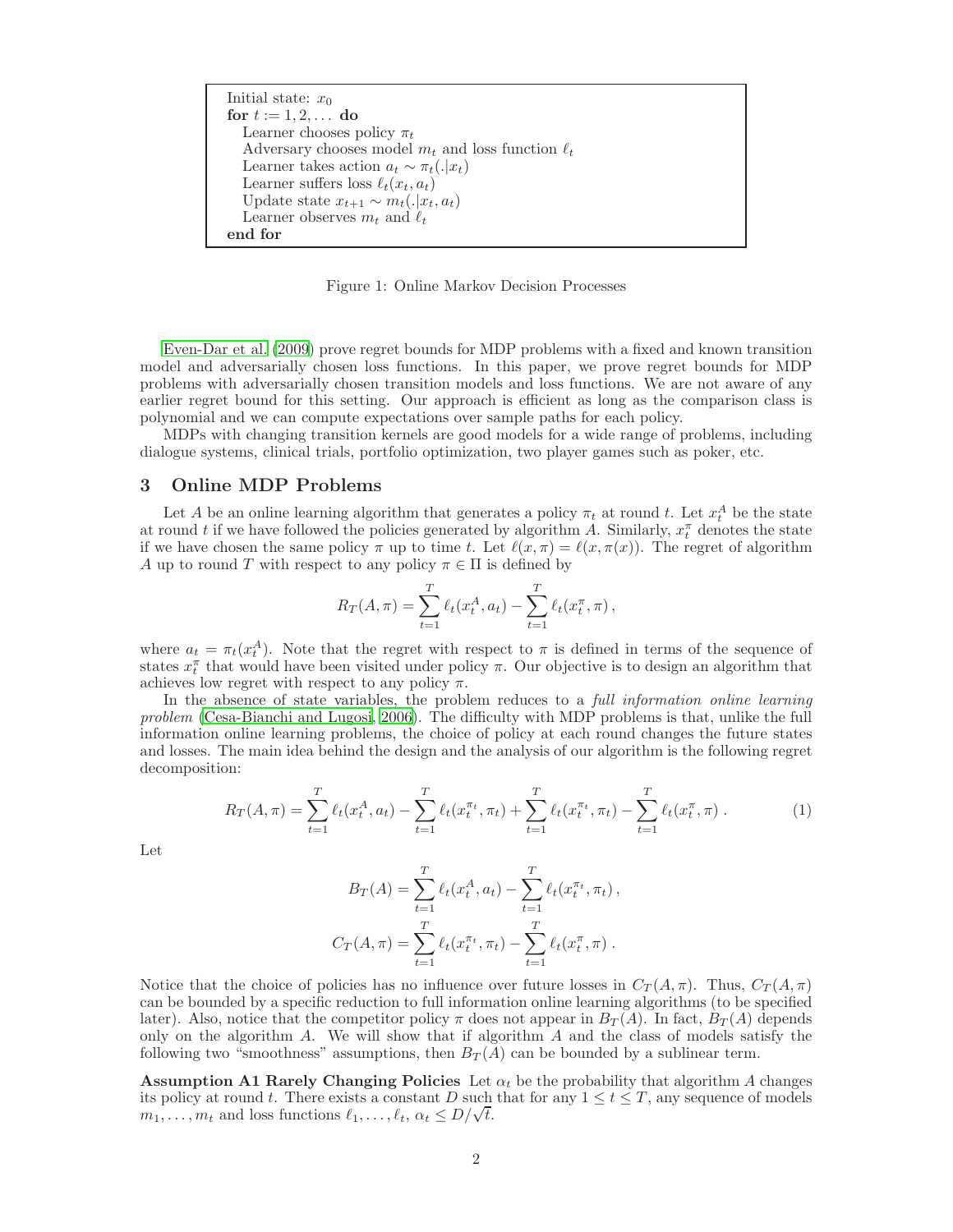$N:$  number of experts,  $T:$  number of rounds. Initialize  $w_{i,0} = 1$  for each expert *i*.  $W_0 = N$ . for  $t := 1, 2, ...$  do For any  $i, p_{i,t} = w_{i,t-1}/W_{t-1}.$ Draw  $I_t$  such that for any  $i, \mathbb{P}(I_t = i) = p_{i,t}$ . Choose the action suggested by expert  $I_t$ . The adversary chooses loss function  $c_t$ . The learner suffers loss  $c_t(I_t)$ . For expert *i*,  $w_{i,t} = w_{i,t-1}e^{-\eta c_t(i)}$ .  $W_t = \sum_{i=1}^{N} w_{i,t}.$ end for

<span id="page-2-1"></span>Figure 2: The EWA Algorithm

 $N:$  number of experts,  $T:$  number of rounds.  $\eta = \min\{\sqrt{\log N/T}, 1/2\}.$ Initialize  $w_{i,0} = 1$  for each expert *i*.  $W_0 = N$ . for  $t := 1, 2, ...$  do For any i,  $p_{i,t} = w_{i,t-1}/W_{t-1}$ . With probability  $\beta_t = w_{I_{t-1},t-1}/w_{I_{t-1},t-2}$  choose the previously selected expert,  $I_t = I_{t-1}$  and with probability  $1 - \beta_t$ , choose  $I_t$  based on the distribution  $q_t = (p_{1,t}, \ldots, p_{N,t}).$ Learner takes the action suggested by expert  $I_t$ . The adversary chooses loss function  $c_t$ . The learner suffers loss  $c_t(I_t)$ . For all experts *i*,  $w_{i,t} = w_{i,t-1}(1-\eta)^{c_t(i)}$ .  $W_t = \sum_{i=1}^{N} w_{i,t}.$ end for

<span id="page-2-2"></span>Figure 3: The Shrinking Dartboard Algorithm

<span id="page-2-0"></span>**Assumption A2 Uniform Mixing** There exists a constant  $\tau > 0$  such that for all distributions d and d' over the state space, any deterministic policy  $\pi$ , and any model  $m \in M$ ,

$$
||dP(\pi,m) - d'P(\pi,m)||_1 \le e^{-1/\tau} ||d - d'||_1.
$$

As discussed by [Neu et al. \(2010\)](#page-6-5), if Assumption [A2](#page-2-0) holds for deterministic policies, then it holds for all policies.

#### 3.1 Full Information Algorithms

We would like to have a full information online learning algorithm that rarely changes its policy. The first candidate that we consider is the well-known Exponentially Weighted Average (EWA) algorithm [\(Vovk, 1990,](#page-6-6) [Littlestone and Warmuth, 1994](#page-6-7)) shown in Figure [2.](#page-2-1) In our MDP problem, the EWA algorithm chooses a policy  $\pi \in \Pi$  according to distribution

$$
q_t(\pi) \propto \exp\left(-\lambda \sum_{s=1}^{t-1} \mathbb{E}\left[\ell_s(x_s^{\pi}, \pi)\right]\right), \quad \lambda > 0, \tag{2}
$$

The policies that this EWA algorithm generates most likely are different in consecutive rounds and thus, the EWA algorithm might change its policy frequently. However, a variant of EWA, called Shrinking Dartboard (SD) [\(Geulen et al., 2010\)](#page-6-8) and shown in Figure [3,](#page-2-2) satisfies Assumption [A1.](#page-1-1) Our algorithm, called SD-MDP, is based on the SD algorithm and is shown in Figure [4.](#page-3-0) Notice that the algorithm needs to know the number of rounds,  $T$ , in advance.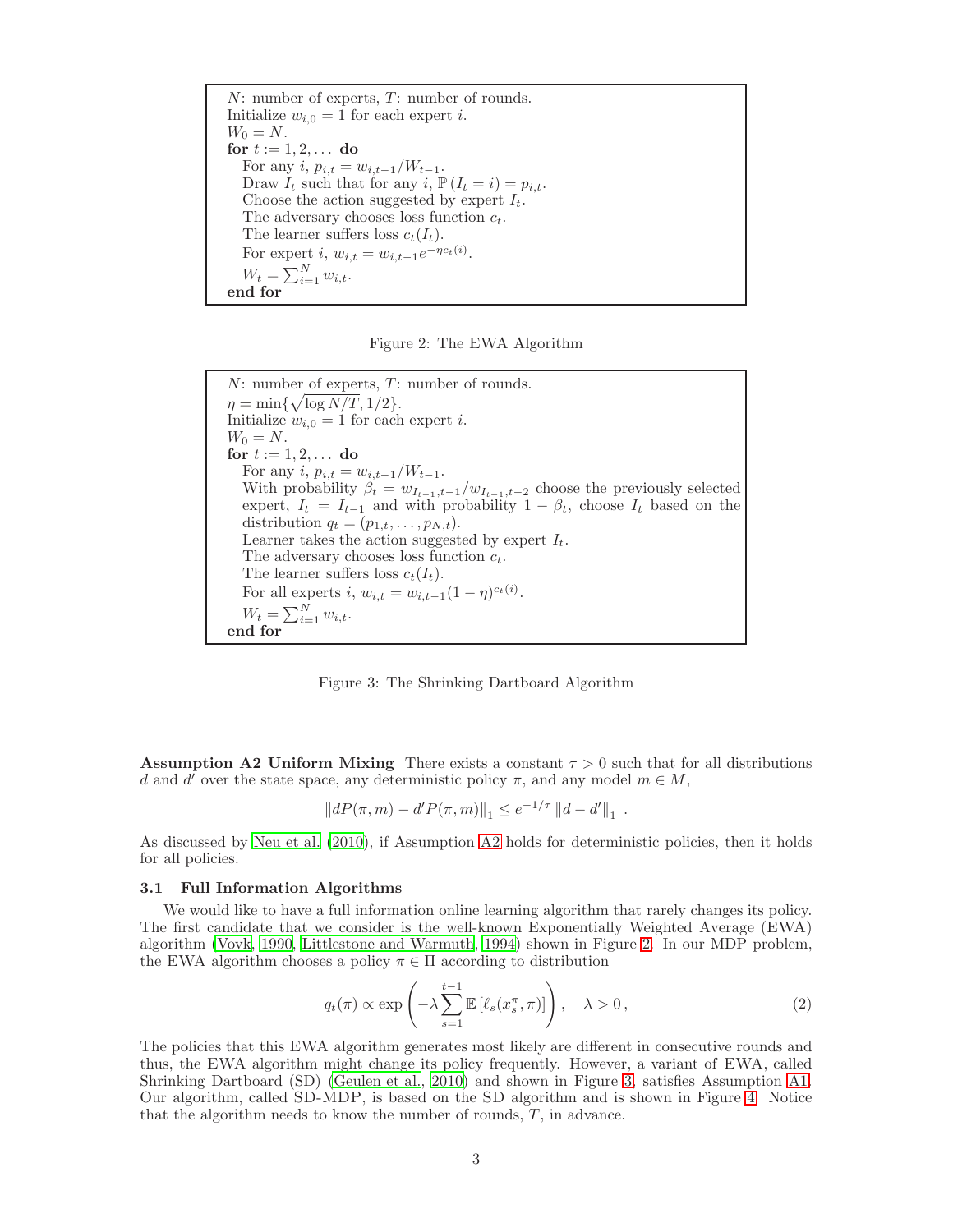T: number of rounds.  
\n
$$
\eta = \min\{\sqrt{\log |\Pi|/T}, 1/2\}.
$$
  
\nFor all policies  $\pi \in \{1, ..., |\Pi|\}$ ,  $w_{\pi,0} = 1$ .  
\nfor  $t := 1, 2, ...$  do  
\nFor any  $\pi, p_{\pi,t} = w_{\pi,t-1}/W_{t-1}$ .  
\nWith probability  $\beta_t = w_{\pi_{t-1},t-1}/w_{\pi_{t-1},t-2}$  choose the previous policy,  $\pi_t = \pi_{t-1}$ , while with probability  $1 - \beta_t$ , choose  $\pi_t$  based on the distribution  
\n $q_t = (p_{1,t}, ..., p_{|\Pi|,t})$ .  
\nLearner takes the action  $a_t \sim \pi_t(.|x_t)$   
\nAdversary chooses transition model  $m_t$  and loss function  $\ell_t$ .  
\nLearner suffers loss  $\ell_t(x_t, a_t)$ .  
\nLearner observes  $m_t$  and  $\ell_t$ .  
\nUpdate state:  $x_{t+1} \sim m_t(.|x_t, a_t)$ .  
\nFor all policies  $\pi, w_{\pi,t} = w_{\pi,t-1}(1 - \eta)^{\mathbb{E}[\ell_t(x_t^{\pi}, \pi)]}$ .  
\n $W_t = \sum_{\pi \in \Pi} w_{\pi,t}$ .  
\nend for

<span id="page-3-0"></span>Figure 4: SD-MDP: The Shrinking Dartboard Algorithm for Markov Decision Processes

<span id="page-3-1"></span>Consider a basic full information problem with N experts. Let  $R_T(SD, i)$  be the regret of the SD algorithm with respect to expert  $i$  up to time  $T$ . We have the following results for the SD algorithm.

**Theorem 1.** For any expert  $i \in \{1, \ldots, N\}$ ,

$$
R_T(\text{SD}, i) \le 4\sqrt{T \log N} + \log N,
$$

and also for any  $1 \leq t \leq T$ ,

$$
\mathbb{P}\left(\textit{Switch at time } t\right) \leq \sqrt{\frac{\log N}{T}} \; .
$$

Proof. The proof of the regret bound can be found in [\(Geulen et al., 2010,](#page-6-8) Theorem 3). The proof of the bound on the probability of switch is similar to the proof of Lemma 2 in [\(Geulen et al.](#page-6-8), [2010](#page-6-8)) and is as follows: As shown in [\(Geulen et al.](#page-6-8), [2010,](#page-6-8) Lemma 2), the probability of switch at time  $t$  is

$$
\alpha_t = \frac{W_{t-1} - W_t}{W_{t-1}}
$$

.

Thus,  $W_t = (1 - \alpha_t)W_{t-1}$ . Because the loss function is bounded in [0, 1], we have that

$$
W_t = \sum_{i=1}^N w_{i,t} = \sum_{i=1}^N w_{i,t-1} (1 - \eta)^{c_t(i)} \ge \sum_{i=1}^N w_{i,t-1} (1 - \eta) = (1 - \eta) W_{t-1}.
$$

Thus,  $1 - \alpha_t \geq 1 - \eta$ , and thus,

$$
\alpha_t \leq \eta \leq \sqrt{\frac{\log N}{T}}.
$$

### 3.2 Analysis of the SD-MDP Algorithm

<span id="page-3-2"></span>The main result of this section is the following regret bound for the SD-MDP algorithm.

**Theorem 2.** Let the loss functions selected by the adversary be bounded in  $[0, 1]$ , and the transition models selected by the adversary satisfy Assumption [A2.](#page-2-0) Then, for any policy  $\pi \in \Pi$ ,

$$
\mathbb{E}\left[R_T(\text{SD-MDP},\pi)\right] \leq (4 + 2\tau^2)\sqrt{T \log|\Pi|} + \log|\Pi|.
$$

In the rest of this section, we write  $A$  to denote the SD-MDP algorithm. For the proof we use the regret decomposition [\(1\)](#page-1-2):

$$
R_T(A,\pi) = B_T(A) + C_T(A,\pi) .
$$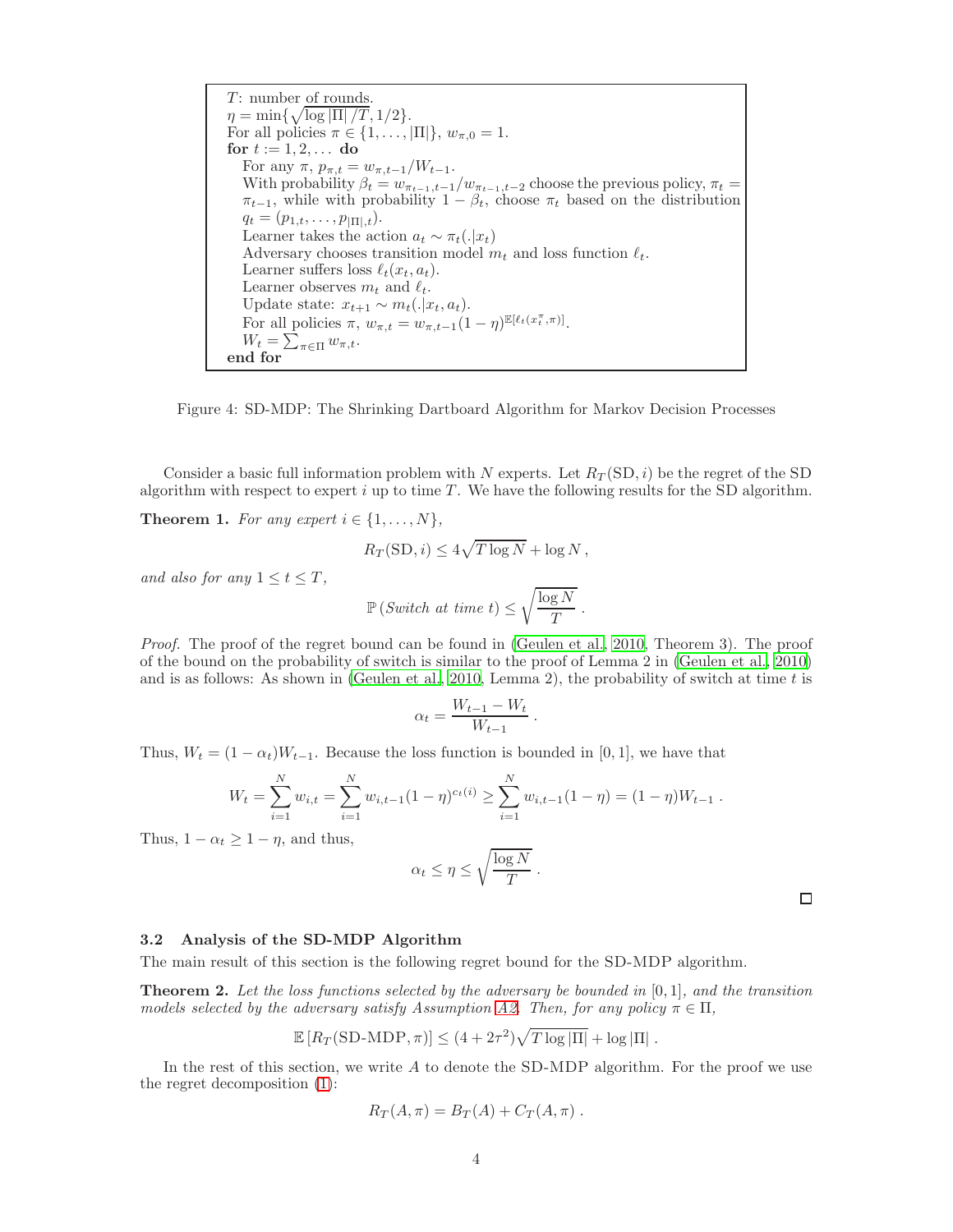<span id="page-4-2"></span>**3.2.1** Bounding  $\mathbb{E}[C_T(A,\pi)]$ 

**Lemma 3.** For any policy  $\pi \in \Pi$ ,

$$
\mathbb{E}\left[C_T(A,\pi)\right] = \mathbb{E}\left[\sum_{t=1}^T \ell_t(x_t^{\pi_t}, \pi_t) - \sum_{t=1}^T \ell_t(x_t^{\pi}, \pi)\right] \leq 4\sqrt{T \log |\Pi|} + \log |\Pi|.
$$

Proof. Consider the following imaginary game between a learner and an adversary: we have a set of experts (policies)  $\Pi = {\pi^1, \dots, \pi^{|\Pi|}}$ . At round t, the adversary chooses a loss vector  $c_t \in [0, 1]^{\Pi}$ , whose *i*th element determines the loss of expert  $\pi^{i}$  at this round. The learner chooses a distribution over experts  $q_t$  (defined by the SD algorithm), from which it draws an expert  $\pi_t$ . Next, the learner observes the loss function  $c_t$ . From the regret bound for the SD algorithm (Theorem [1\)](#page-3-1), it is guaranteed that for any expert  $\pi$ ,

$$
\sum_{t=1}^T \langle c_t, q_t \rangle - \sum_{t=1}^T c_t(\pi) \le 4\sqrt{T \log |\Pi|} + \log |\Pi|.
$$

Next, we determine how the adversary chooses the loss vector. At time  $t$ , the adversary chooses a loss function  $\ell_t$  and sets  $c_t(\pi^i) = \mathbb{E}\left[\ell_t(x_t^{\pi^i})\right]$  $\begin{bmatrix} \pi^i, \pi^i \end{bmatrix}$ . Noting that  $\langle c_t, q_t \rangle = \mathbb{E} \left[ \ell_t(x_t^{\pi_t}, \pi_t) \right]$  and  $c_t(\pi) =$  $\mathbb{E}\left[\ell_t(x_t^{\pi}, \pi)\right]$  finishes the proof.  $\Box$ 

#### **3.2.2** Bounding  $\mathbb{E}[B_T(A)]$

First, we prove the following two lemmas.

**Lemma 4.** For any state distribution d, any transition model m, and any policies  $\pi$  and  $\pi'$ ,

$$
||dP(\pi,m) - dP(\pi',m)||_1 \le ||\pi - \pi'||_{\infty,1} .
$$

<span id="page-4-0"></span>Proof. Proof is easy and can be found in [\(Even-Dar et al.](#page-6-3), [2009](#page-6-3)), Lemma 5.1.

**Lemma 5.** Let  $\alpha_t$  be the probability of a policy switch at time t. Then,  $\alpha_t \leq \sqrt{\log |\Pi|/T}$ .

Proof. Proof is identical to the proof of Theorem [1.](#page-3-1)

<span id="page-4-3"></span>Lemma 6. We have that

$$
\mathbb{E}\left[B_T(A)\right] = \mathbb{E}\left[\sum_{t=1}^T \ell_t(x_t^A, a_t) - \sum_{t=1}^T \ell_t(x_t^{\pi_t}, \pi_t)\right] \leq 2\tau^2 \sqrt{\log|\Pi|T}.
$$

*Proof.* Let  $\mathcal{F}_t = \sigma(\pi_1, \ldots, \pi_t)$ . Notice that the choice of policies are independent of the state variables. We can write

$$
\mathbb{E}\left[B_T(A)\right] = \mathbb{E}\left[\sum_{t=1}^T \ell_t(x_t^A, a_t) - \sum_{t=1}^T \ell_t(x_t^{\pi_t}, \pi_t)\right]
$$
\n
$$
= \mathbb{E}\left[\sum_{t=1}^T \sum_{x \in \mathcal{X}} \left(\mathbb{I}_{\{x_t^A = x\}} - \mathbb{I}_{\{x_t^{\pi_t} = x\}}\right) \ell_t(x, \pi_t(x))\right]
$$
\n
$$
= \mathbb{E}\left[\sum_{t=1}^T \sum_{x \in \mathcal{X}} \mathbb{E}\left[\left(\mathbb{I}_{\{x_t^A = x\}} - \mathbb{I}_{\{x_t^{\pi_t} = x\}}\right) \ell_t(x, \pi_t(x)) \mid \mathcal{F}_T\right]\right]
$$
\n
$$
= \mathbb{E}\left[\sum_{t=1}^T \sum_{x \in \mathcal{X}} \ell_t(x, \pi_t(x)) \mathbb{E}\left[\left(\mathbb{I}_{\{x_t^A = x\}} - \mathbb{I}_{\{x_t^{\pi_t} = x\}}\right) \mid \mathcal{F}_T\right]\right]
$$
\n
$$
\leq \mathbb{E}\left[\sum_{t=1}^T \|\ell_t\|_{\infty} \left\|\mathbb{E}\left[\left(\mathbb{I}_{\{x_t^A = x\}} - \mathbb{I}_{\{x_t^{\pi_t} = x\}}\right) \mid \mathcal{F}_T\right]\right\|_1\right]
$$
\n
$$
= \mathbb{E}\left[\sum_{t=1}^T \|\ell_t\|_{\infty} \left\|u_t - v_{t,t}\right\|_1\right]
$$
\n
$$
\leq \mathbb{E}\left[\sum_{t=1}^T \left\|u_t - v_{t,t}\right\|_1\right],
$$
\n(3)

 $\Box$ 

<span id="page-4-1"></span> $\Box$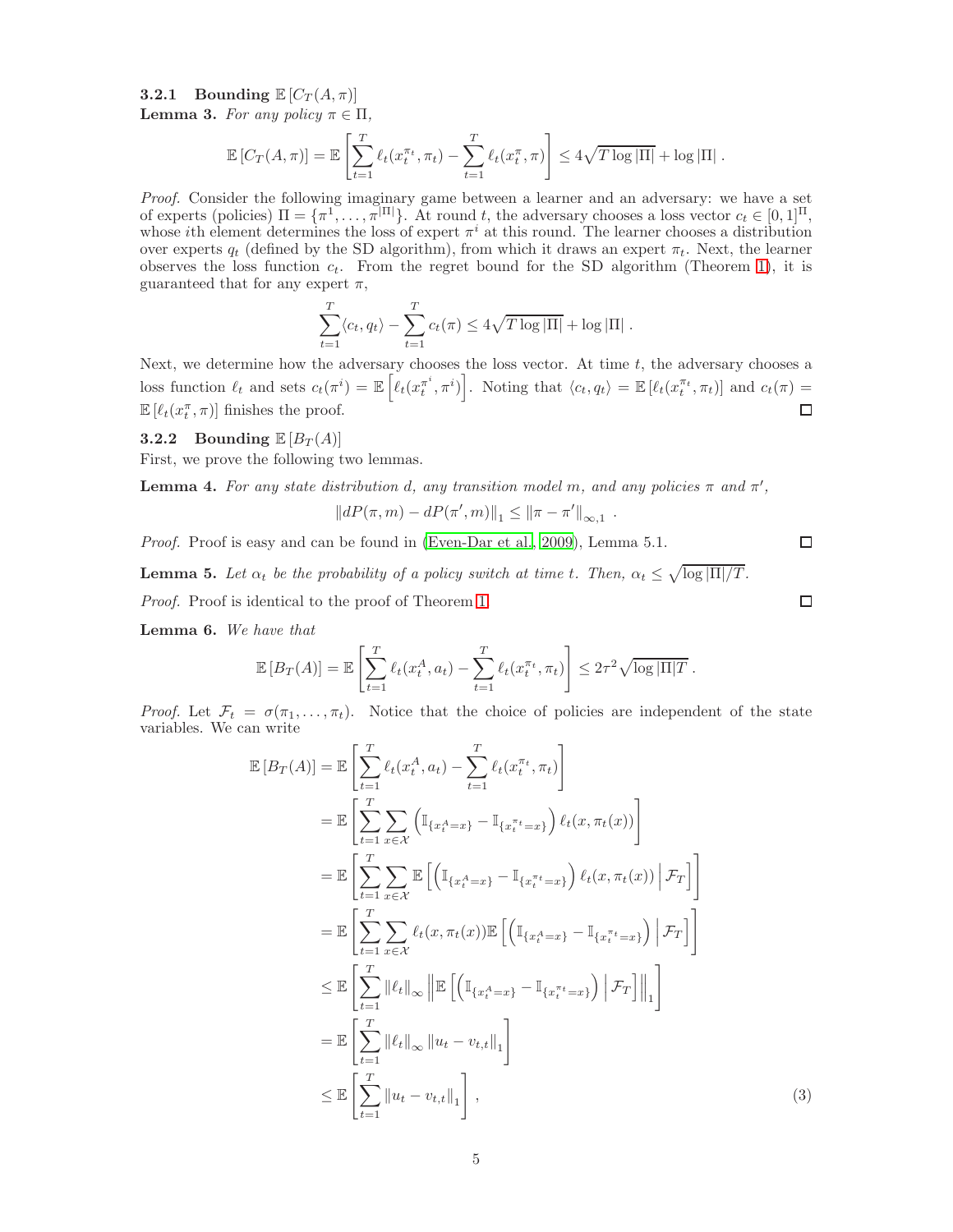where  $u_s = \mathbb{E}\left[\mathbb{I}_{\{x_s^A=x\}}|\mathcal{F}_T\right]$  is the distribution of  $x_s^A$  for  $s \leq t$  and  $v_{s,t} = \mathbb{E}\left[\mathbb{I}_{\{x_s^{\pi_t}=x\}}\Big|\mathcal{F}_T\right]$  is the distribution of  $x_s^{\pi_t}$  for  $s \leq t$ .<sup>[1](#page-5-0)</sup> Let  $E_t$  be the event of a policy switch at time t. From inequality

$$
\left\|\pi_{t-k}-\pi_t\right\|_{\infty,1} \leq \left\|\pi_{t-k}-\pi_{t-k+1}\right\|_{\infty,1} + \cdots + \left\|\pi_{t-1}-\pi_t\right\|_{\infty,1} \leq 2 \sum_{s=t-k+1}^t \mathbb{I}_{\{E_s\}},
$$

and Lemma [5,](#page-4-0) we get that

<span id="page-5-1"></span>
$$
\mathbb{E}\left[\left\|\pi_{t-k} - \pi_t\right\|_{\infty,1}\right] \le 2\sqrt{\frac{\log|\Pi|}{T}}k\ .\tag{4}
$$

Let  $P_t^{\pi} = P(\pi, m_t)$ . We have that

$$
\mathbb{E}\left[\|u_t - v_{t,t}\|_1\right] = \mathbb{E}\left[\|u_{t-1}P_{t-1}^{\pi_{t-1}} - v_{t-1,t}P_{t-1}^{\pi_{t}}\|_1\right] \n= \mathbb{E}\left[\|u_{t-1}P_{t-1}^{\pi_{t-1}} - u_{t-1}P_{t-1}^{\pi_{t}} + u_{t-1}P_{t-1}^{\pi_{t}} - v_{t-1,t}P_{t-1}^{\pi_{t}}\|_1\right] \n\leq \mathbb{E}\left[\|u_{t-1}P_{t-1}^{\pi_{t-1}} - u_{t-1}P_{t-1}^{\pi_{t}}\|_1 + \|u_{t-1}P_{t-1}^{\pi_{t}} - v_{t-1,t}P_{t-1}^{\pi_{t}}\|_1\right] \n\leq \mathbb{E}\left[\|\pi_{t-1} - \pi_{t}\|_{\infty,1} + e^{-1/\tau}\|u_{t-1} - v_{t-1,t}\|_1\right] \n\leq \mathbb{E}\left[\|\pi_{t-1} - \pi_{t}\|_{\infty,1} + e^{-1/\tau}(\|u_{t-2}P_{t-2}^{\pi_{t-2}} - u_{t-2}P_{t-2}^{\pi_{t}}\|_1 + \|u_{t-2}P_{t-2}^{\pi_{t}} - v_{t-1,t}P_{t-1}^{\pi_{t}}\|_1)\right] \n\leq \mathbb{E}\left[\|\pi_{t-1} - \pi_{t}\|_{\infty,1} + e^{-1/\tau}\|\pi_{t-2} - \pi_{t}\|_{\infty,1} + e^{-2/\tau}\|u_{t-2} - v_{t-2,t}\|_1\right] \n\leq \dots \n\leq \sum_{k=0}^{t} e^{-k/\tau} \mathbb{E}\left[\|\pi_{t-k} - \pi_{t}\|_{\infty,1}\right] + e^{-t/\tau}\|u_{0} - v_{0,t}\|_1 \n\leq \sum_{k=0}^{t} 2e^{-k/\tau} \sqrt{\frac{\log|\Pi|}{T}}k + 0 \qquad \text{By (4)} \n\leq 2\sqrt{\frac{\log|\Pi|}{T}}\tau^2,
$$
\n(5)

where we have used the fact that  $||u_0 - v_{0,t}||_1 = 0$ , because the initial distributions are identical. By  $(5)$  and  $(3)$ , we get that

$$
\mathbb{E}\left[B_T(A)\right] \le 2\tau^2 \sum_{t=1}^T \sqrt{\frac{\log|\Pi|}{T}} = 2\tau^2 \sqrt{\log|\Pi|T}.
$$

What makes the analysis possible is the fact that all policies mix no matter what transition model is played by the adversary.

Proof of Theorem [2.](#page-3-2) The result is obvious by Lemmas [3](#page-4-2) and [6.](#page-4-3)

The next corollary extends the result of Theorem [2](#page-3-2) to continuous policy spaces.

**Corollary 7.** Let  $\Pi$  be an arbitrary policy space,  $\mathcal{N}(\epsilon)$  be the  $\epsilon$ -covering number of space  $(\Pi, \|\cdot\|_{\infty,1}),$ and  $\mathcal{C}(\epsilon)$  be an  $\epsilon$ -cover. Assume that we run the SD-MDP algorithm on  $\mathcal{C}(\epsilon)$ . Then, under the same assumptions as in Theorem [2,](#page-3-2) for any policy  $\pi \in \Pi$ ,

$$
\mathbb{E}\left[R_T(\text{SD-MDP},\pi)\right] \leq (4 + 2\tau^2)\sqrt{T \log \mathcal{N}(\epsilon)} + \log \mathcal{N}(\epsilon) + \tau T \epsilon.
$$

<span id="page-5-2"></span> $\Box$ 

<span id="page-5-0"></span><sup>&</sup>lt;sup>1</sup>Notice that  $\mathcal{F}_T$  contains only policies, which are independent of the state variables.